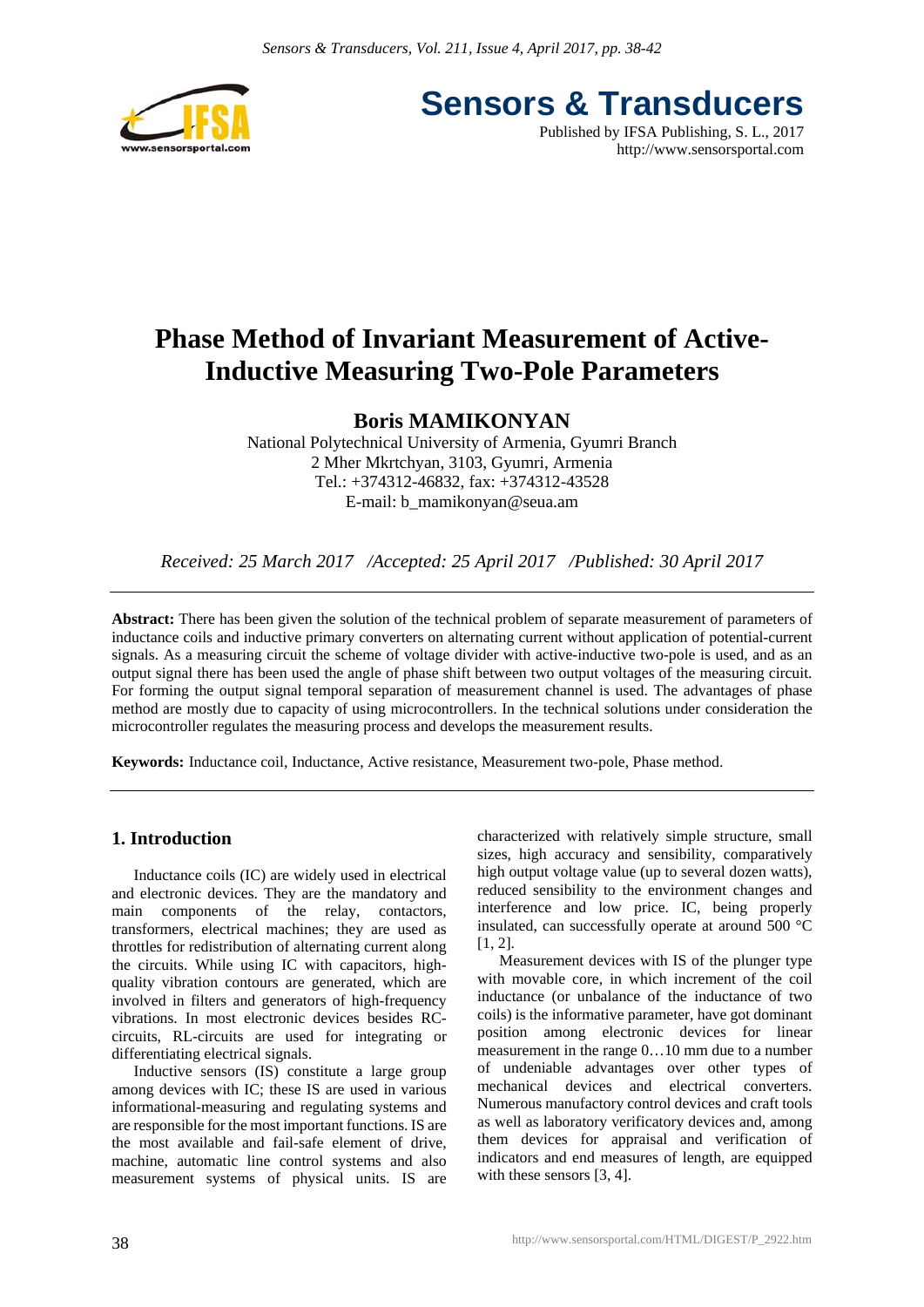IS of eddy-current type, in which the informative parameter is the increment of the coil active resistance, are widely used in control systems of technological processes in food industry, in pulp and paper industry, in brewing, pharmaceutics, biotechnologies as contactless indicators of object position and for measuring electrical conductivity of liquids [5-7]. In these systems IS have significant advantages over mechanical and conductometric ones; i.e. lack of movable parts, lack of electrodes and, consequently, polarization; they provide exact measurement of the environment or solutions with high level of pollution and tendency to sedimentation, complete galvanic separation of the environment and measurement; high reliability and durability, resistance to temperature and pressure. Over 35 companies in the US are involved in the production of inductive sensors [8].

#### **2. Design Considerations**

Wide application of IC demands that simple, precise and fail-safe measurers of their parameters, compatible with up-to-date microcontrolling devices for proceeding the information and controlling the measurement process be developed.

The scheme of IC replacement is compiled with respect of the peculiarities of the coil with ferromagnetic core. If winding of the IC contains a great number of coils and there is a potential difference between particular coils and layers of coils, the IC will have some peculiar capacity, which will be switched on parallel to the inductance of the coil. When the current frequency is not very high (up to several hundred kHz), winding capacity can be neglected and the scheme of IC replacement can be presented as consistent connection of active resistance  $R_x$  and inductance  $L<sub>x</sub>$ , which makes defining of the IC parameters considerably simpler [9]. For most IC, among them IS, inductance is a beneficial parameter, and active resistance is parasitic one. There are exceptions like eddy-current inductive sensors, induction electricity measurers and others, in which in the air gap of the magnetic circuit a non-magnetic conducting body is placed. In the latter due to the alternating magnetic field, created by the coil, eddy currents are induced, which cause active electric power loss and, consequently, increase of the coil active resistance. In the IS the primary converter (PC) and the measuring circuit (MC) are its constituent parts. Meanwhile MC is to provide invariance of the PC informative parameter measurement result to both destabilizing factors, acting upon PC (e.g. voltage and frequency of the feed generator) and to its noninformative parameters.

Due to the IC ferromagnetic core in which power loss depends on the magnetization reversal rate, active resistance  $R_X$  depends on the coil supply frequency; consequently, IC parameters should be measured by the alternating current of the frequency, on which application of IC is implied. Moreover, with respect of the nonlinearity of the magnetization curve of the magnetic core, measuring (testing) current should be equal to the operating current of the IC. In addition, since the scheme of IC replacement is in fact complex resistance, MC is to provide separate measurement of the parameters  $R_X$  and  $L_X$ .

#### **3. Research Methods**

For separate measurement of passive two-element two-pole parameters on alternating current a number of methods and schemes have been developed and they are thoroughly considered in [2, 9, 10]. All the direct methods and the ways of converting parameters of these circuits on the alternating current as an intermediate value have voltage or current. These signals are known to be exposed to the impact of interference and noise. In addition, when linked with the electronic components of the digital technology and computing means they require additional transformations, which make the measurement system complicated.

Comparatively new direction in the field of measurement of passive electrical two-pole parameters is application of the alternating current voltage dividers on the basis of the phase method and the method of measurement channel temporal separation. The development of this direction is due to the general application of microcontrollers in the measuring technology. We have used such technical solution for separate measurement of parameters of the IC replacement consistent scheme [11].

#### **4. Electrical Circuit**

The essence of the measurer is illustrated by the scheme of Fig. 1, where 1 is the measuring circuit, 2 two-pole under consideration, 3 - the generator of sinusoidal signals, 4 - electronic switch, 5 - the programmable microcontroller, 6 - the digital reading device (DRD), 7 - the interface converter (UART-USB), 8 - the computer.



**Fig. 1.** Simplified principal scheme of the measurer of the inductance coil parameters.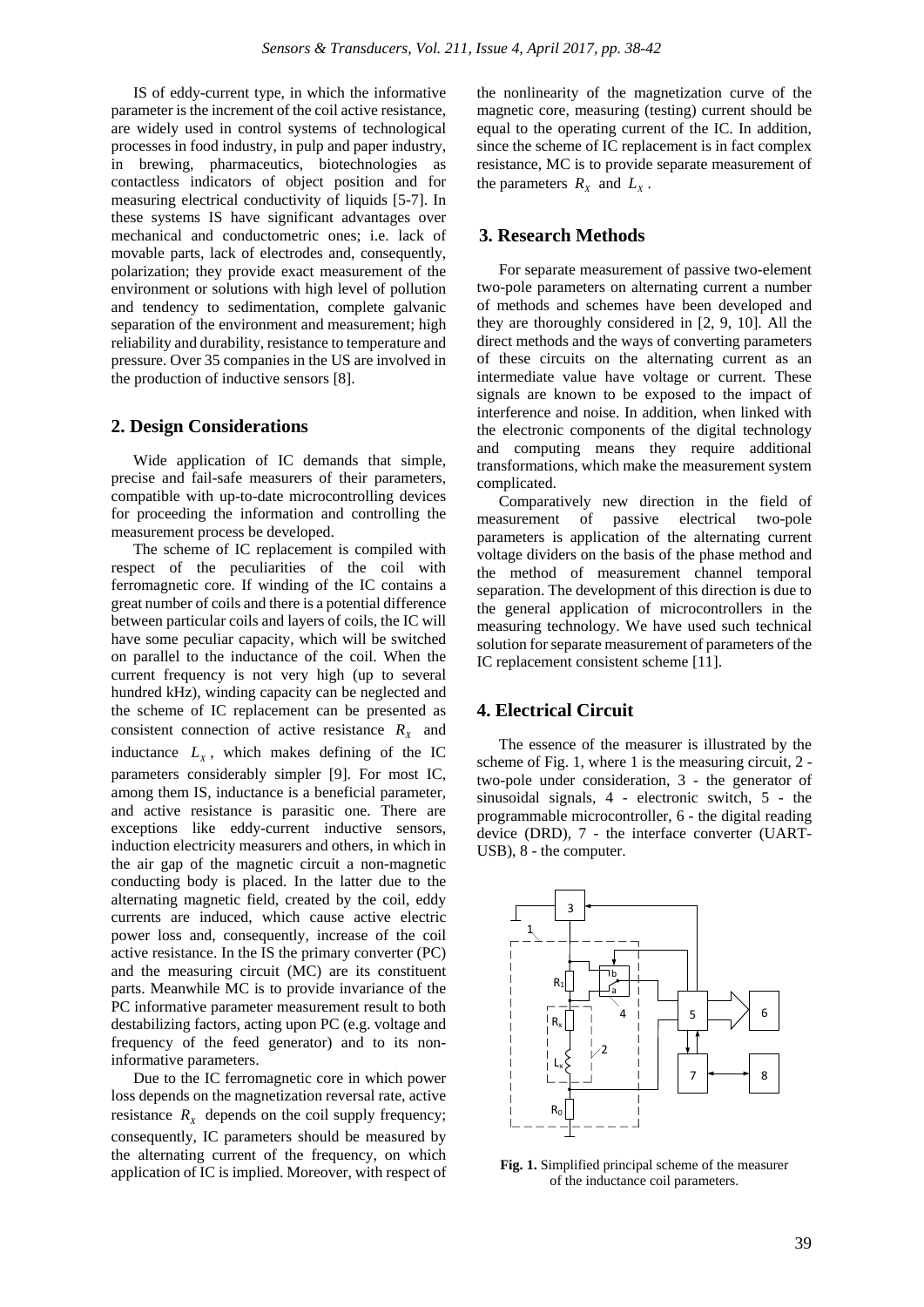In MC two sample resistors are series connected with the IC: reference resistor  $R_0$  and additional resistor  $R_1$ . The MC, obtained in the result of these compounds, is connected to the generator of the sinusoidal signals as a voltage divider. MC has two output voltages with respect to a common point, which pass onto the microcontroller inlet; voltage  $u<sub>s</sub>$  of the common contact of the switch and voltage  $u_0$  of the reference resistor, and in this case the informative signal is the angle  $\varphi$  of phase shift between these voltages. In the process of measurement the microcontroller sets the required frequency  $\omega$  of generator, regulates the switch position and measures the values  $\varphi_1$  and  $\varphi_2$  of the angle  $\varphi$  in the two switch positions. In the switch position *a*

$$
ctg \varphi_1 = \frac{R_0 + R_x}{\omega L_x} \tag{1}
$$

and in the switch position *b* 

$$
ctg\varphi_2 = \frac{R_0 + R_x + R_1}{\omega L_x} \tag{2}
$$

When we subtract from the expression (2) the expression (1):  $ctg\varphi_2 - ctg\varphi_1 = R_1/\omega L_x$ , we get

$$
L_{X} = \frac{R_{1}}{\omega \left( ctg \varphi_{2} - ctg \varphi_{1} \right)} \tag{3}
$$

Now we divide the expression (2) by the expression (1):

$$
\frac{ctg\,\varphi_2}{ctg\,\varphi_1} = 1 + \frac{R_1}{R_0 + R_X}
$$

and get

$$
R_x = \frac{R_1}{\frac{ctg\varphi_2}{ctg\varphi_1} - 1} - R_0.
$$
\n(4)

Formulas (3) and (4) provide separate definitions of the IC parameters on the alternating current. It is obvious that it is only required to measure the phase shift angle between two outlet voltages of the measuring circuit. The microcontroller measures the value of the angle  $\varphi$ , computes the parameters  $L_{\rm x}$ and  $R_x$  according to the formulas (3) and (4) and introduces the measurement results on the digital display; as a display seven segment LED indicators are used. For increasing the reliability of the measurement results in every point the microcontroller performs 10 measurements and gives the average results of these measurements on the indicator.

When it is required, digitized signals of the angles  $\varphi_1$  and  $\varphi_2$  from the microcontroller can be sent on the computer through an interface converter (e. g. AVR 309) and processed and the measurement results can be displayed on the computer monitor.

Since in common case the measurement results  $R_X$  and  $L_X$  also depend on the frequency of the current, which feeds the measuring circuit, the problem of stabilization of this frequency or its control in the measurement process occurs. With respect of this circumstance as a power supply of the measuring circuit a programmable generator of sinusoidal signals AD9833 is used. For each measurement the microcontroller specifies the generator frequency and uses this frequency value while computing the IC parameters; due to it the change of the generator frequency can't have impact on the measurement accuracy. The generator voltage stability is not essential, for in formulas (3) and (4) the generator voltage does not appear.

Thus, the definition accuracy of the IC parameters only depends on the accuracy of measurement of the angle  $\varphi$ . In this device the measurement is performed by the discrete calculation method, therefore the measurement accuracy is considerably higher than when potential-current signals are used.

In these experiments as a measurement object IC with nominal values of parameters  $L_x = 7.2$  *mH*,  $R_x \approx 3$  *Ohm* have been used. A sample resistance box P4831 was connected successively with the IC; the change  $R_X$  was imitated by the change of the resistance in this box. The measuring current is selected equal to 1,0 *mA*, and frequency - 2 *kHz*. Multiple measurements, analysis of results and also theoretical estimate of metrological characteristics of the measurers, according to the scheme on Fig. 1 demonstrated that under production conditions the device can provide measurement of the IC parameters with the limit of permissible relative error, not exceeding 0.2 %.

It is obvious that in the device according to the scheme of Fig. 1 two-pole 2, which is under the investigation, can also be an ordinary inductive PC. It should be taken into account that PC coils of most modern IS have multilayer windings, a core of ferrite with high magnetic permeability, and that they are intended for feeding by alternating current with frequency 7-15 *kHz*. In case of differential inductive PC we used the MC according to the scheme of Fig. 2, where the sensitive parameters can both be inductance (classical inductive PC) and active resistance (inductive PC of eddy-current type) [12].

In this scheme for the angle of phase shift between voltages  $\dot{U}_s$  and  $\dot{U}_x$  in the initial and second positions of the switch there can be written respectively

$$
tg\,\varphi_1 = \frac{\omega L_1}{R_1 + R_N} \,,\tag{5}
$$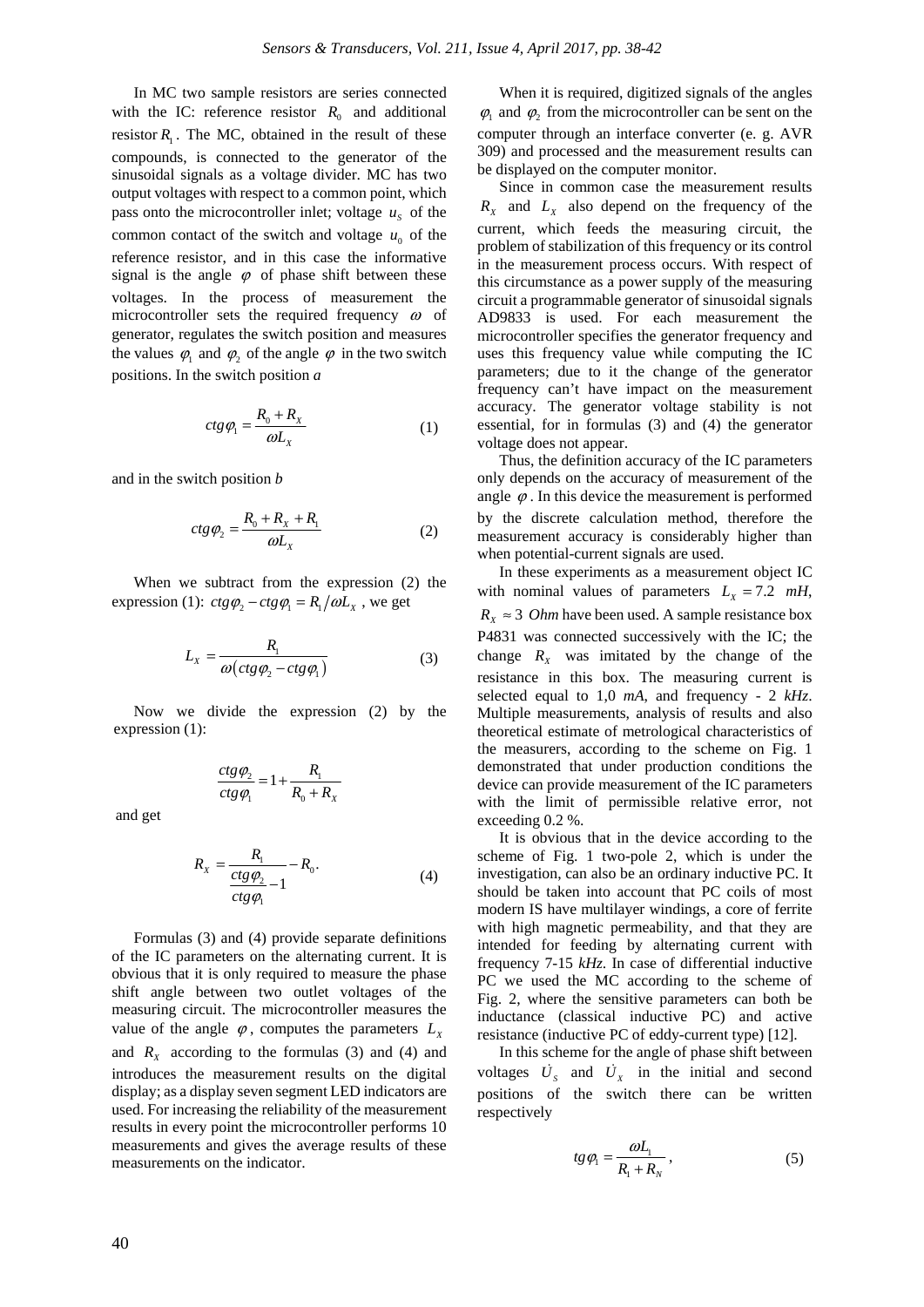$$
tg\,\varphi_2 = \frac{\omega L_2}{R_2 + R_N} \,. \tag{6}
$$

If the inductance unbalance ( $\Delta L$ ) is an informative parameter, then  $L_1 = L_0 + \Delta L$ ,  $L_2 = L_0 - \Delta L$ ,  $R_1 = R_2 = R_0$ , where  $R_0$  and  $L_0$  are the initial values of these parameters, which are constant and known (they are indicated in the passport data of PC). For this case from (5) and (6) it follows:

$$
tg\varphi_1 - tg\varphi_2 = \frac{\omega(L_1 - L_2)}{R_0 + R_N} = \frac{2\omega\Delta L}{R_0 + R_N},
$$
  

$$
tg\varphi_1 + tg\varphi_2 = \frac{\omega(L_1 + L_2)}{R_0 + R_N} = \frac{2\omega L_0}{R_0 + R_N},
$$

from which we obtain the formula for defining the informative parameter of PC:

$$
\Delta L = L_0 \cdot \frac{tg\varphi_1 - tg\varphi_2}{tg\varphi_1 + tg\varphi_2} = L_0 \cdot \frac{\sin(\varphi_1 - \varphi_2)}{\sin(\varphi_1 + \varphi_2)}
$$
(7)

*RN U0 L1 L2 R1 R2*

**Fig. 2.** The scheme of MC for measurement parameters of differential inductive PC.

But if the informative parameter is the unbalance of active resistance, then  $R_1 = R_0 + \Delta R$ ,  $R_2 = R_0 - \Delta R$ ,  $L_1 = L_2 = L_0$ . From (5) and (6) it is defined:

$$
ctg \varphi_1 = \frac{R_1 + R_N}{\omega L_0} = \frac{R_0 + \Delta R + R_N}{\omega L_0},
$$
  

$$
ctg \varphi_2 = \frac{R_2 + R_N}{\omega L_0} = \frac{R_0 - \Delta R + R_N}{\omega L_0},
$$
  

$$
ctg \varphi_1 - ctg \varphi_2 = \frac{2\Delta R}{\omega L_0},
$$

$$
ctg\varphi_1+ctg\varphi_2=\frac{2\big(R_0+R_N\big)}{\omega L_0},
$$

$$
\frac{ctg\,\varphi_1 - ctg\,\varphi_2}{ctg\,\varphi_1 + ctg\,\varphi_2} = \frac{\Delta R}{R_0 + R_N} \;,
$$

from which we obtain

$$
\Delta R = (R_0 + R_N) \cdot \frac{\sin(\varphi_2 - \varphi_1)}{\sin(\varphi_2 + \varphi_1)}
$$
(8)

#### **5. Results**

From formulas (7) and (8) it follows that MC, according to the scheme of Fig. 2, permits separate measurements of the differential inductive PC parameters by means of phase method. It is evident that in this case in formulas the generator frequency doesn't appear either, and it implies, that measurement accuracy can be provided, even if the curve shape of the feeding voltage is not purely sinusoidal.

#### **6. Conclusion**

Analysis of measurers according to the scheme of Figs. 1 and 2, demonstrates that the above-mentioned method of separate measurement of the IC parameters and parameters of inductive PC on alternating current, based on the application of the phase method combined with temporal separation of the measurement channel, is simple in its practical realization and has high accuracy. Its main merit is exception of potential-current signals, conversion and measurement of which are accompanied by unavoidable errors, which are caused by the impact of outer and inner interference and noises, voltages of displacement and shift of operating amplifiers, the non-stability of their amplification factors, the impact of cable communication parameters, etc.

#### **References**

- [1]. Schepetov A. G., The theory, calculation and projecting of measuring devices, *Standartinform*, Moscow, 2008.
- [2]. Fedotov A. V., The theory and calculation of the inductive displacement sensor for the automatic control systems, *OmGTU*, Omsk, 2011.
- [3]. Sorochkin B. M., The automation of measuring and control of details' sizes, *Mashinostroyeniye*, Leningrad, 1990.
- [4]. Sobolev M. P., Etingof M. I., Automatic size control on metal-cutting machines, *Oykumena*, Smolensk, 2005.
- [5]. Klyuev A. S. and others, The projecting of the automated systems of the technological processes: Handbook, *Energoatomizdat*, Moscow, 1990.